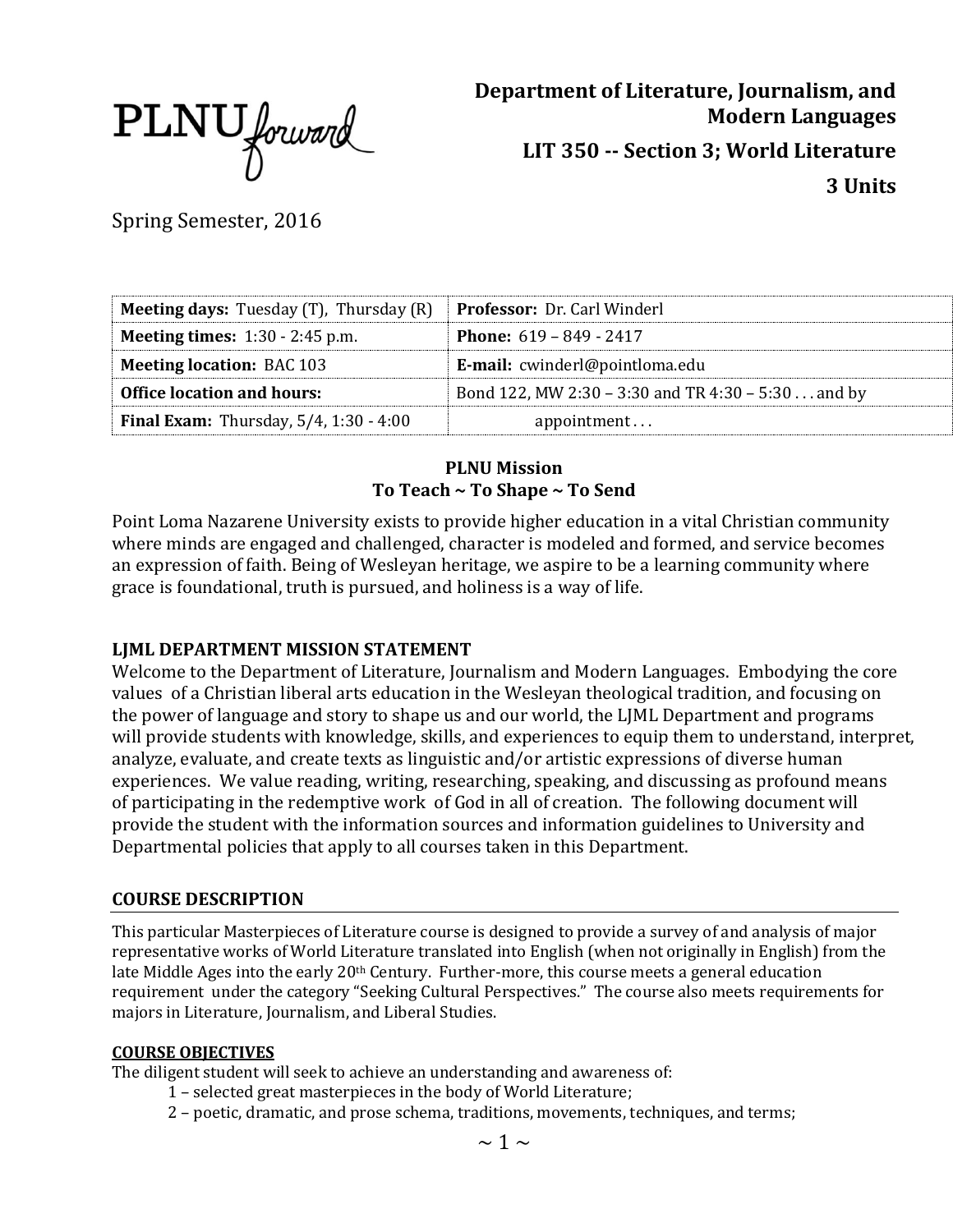- 3 literature as an art form;
- 4 universal themes and issues: e.g., MEN AND WOMEN AND THEIR VALUES;
- 5 human nature, to thereby understand one's self and others';
- 6 how to write and talk "about" literature by expressing one's critical reactions.

#### **COURSE LEARNING OUTCOMES :**

This course will enable students to experience the Institutional Learning Outcomes as Members of the PLNU Community; they will:

display openness to and mastery of foundational knowledge & perspectives; think critically, analytically, and creatively; communicate effectively; demonstrate God-inspired development and understanding of self and others; live gracefully within complex professional, environmental and social contexts; engage in actions that reflect Christian discipleship in a context of communal service and collective responsibility; serve both locally and globally in a vocational and social setting.

Furthermore, this course will also enable students to experience the General Education Program Learning Outcomes as members of this class; they will achieve:

#### **Learning: Informed by our faith in Christ**

Students will

demonstrate effective written & oral communication skills, both as individuals and in groups; use quantitative analysis, qualitative analysis, & logic skills to address questions & solve problems; demonstrate effective & responsible use of information from a variety of sources; and understand & appreciate diverse forms of artistic expression.

#### **Growing: In a Christ-Centered Faith Community**

Students will

examine the complexity of systems in the light of the reconciling work of God in Christ; demonstrate a respect for the relationships within and across diverse communities.

### **Serving: In a Context of Christian Faith**

Students will

engage in acts of devotion and works of mercy informed by Christian scriptures and tradition, rooted in local congregations, and expressed as love of God and neighbor.

Finally, because of this course, students will be able to:

closely read (comprehension, analysis) and critically analyze (analysis) texts in their original languages and/or in translation;

recall (knowledge), identify (knowledge), and use (**application**) fundamental concepts of literary study to read and discuss texts with standard literary terminology in modes/genres of literature aware of elements of literary genres and literary periods (dates, writers, characteristics, and important developments) aided by extra-literary research;

connect (synthesis,) the works with their own lives and with the social, cultural, and historical contexts of the works and their authors.

#### **COURSE SCHEDULE AND ASSIGNMENTS**

| <b>DATE</b> | <b>TOPIC</b>                                                               | <b>READING DUE</b> | ASSIGNMENT |  |
|-------------|----------------------------------------------------------------------------|--------------------|------------|--|
| R1/14       | Introduction/Overview of the Course and background on The Epic of Son-Jura |                    |            |  |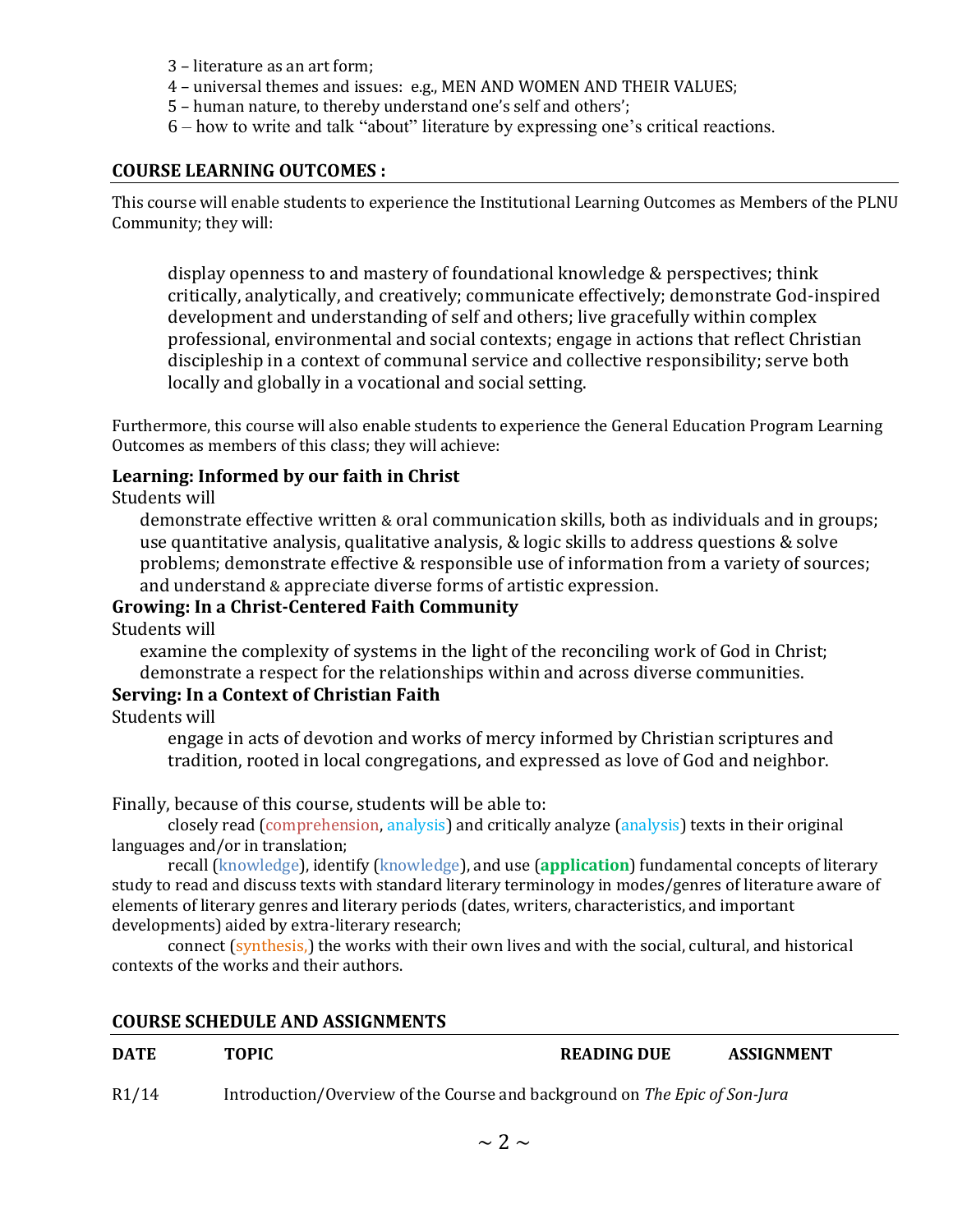| T1/19 | African Oral Literature                   | The Epic of Son-Jura         |                                |
|-------|-------------------------------------------|------------------------------|--------------------------------|
| R1/21 | The Renaissance in Europe                 | Petrarch's Sonnets & Prose   |                                |
| T1/26 | The Continental "Essay"                   | Machiavellii & Castliogne    |                                |
| R1/28 | The Continental "Essay"                   | Navarre & Montaigne          |                                |
| T2/2  | Spanish 'Fiction'                         | Cervantes                    |                                |
| R2/4  | Spanish 'Fiction' & Drama                 | Cervantes & de Vega          | 1st AB due 5:00 P.M.           |
| T2/9  | Spanish Drama                             | de Vega                      |                                |
| R2/11 |                                           |                              | 1st Test                       |
| T2/16 | <b>Elizabeth Poetry</b>                   | <b>Shakespeare's Sonnets</b> |                                |
| R2/18 | <b>Elizabethan Theatre</b>                | Hamlet                       |                                |
| T2/23 | Elizabethan Theatre                       | Hamlet                       |                                |
| R2/25 | Elizabethan Theatre                       | Hamlet                       |                                |
| T3/1  | Elizabethan Theatre                       | Hamlet                       |                                |
| R3/3  | <b>English Neo-Classical Poetry</b>       | Milton                       |                                |
| T3/15 | <b>English Neo-Classical Poetry</b>       | Milton                       |                                |
| R3/17 | <b>English Neo-Classical Poetry</b>       | Milton                       |                                |
| T3/22 | Vernacular Literature in China            | Xuequin                      | 2 <sup>nd</sup> AB due 5:00 PM |
| T3/29 | Vernacular Literature in China            | Xuequin                      |                                |
| R3/31 |                                           |                              | 2 <sup>nd</sup> Test           |
| T4/5  | <b>French Theatrical Satire</b>           | Moliere                      |                                |
| R4/7  | <b>French Theatrical Satire</b>           | Moliere                      |                                |
| T4/12 | <b>British Prose Satire</b>               | Swift                        |                                |
| R4/14 | <b>British Prose Satire</b>               | Swift                        | <b>Formal Essay due</b>        |
| T4/19 | <b>French Prose Satire</b>                | Voltaire                     |                                |
| R4/21 | <b>French Prose Satire</b>                | Voltaire                     |                                |
| T4/26 | The Rise of Popular Arts in Japanese Lit. | Saikaku & Akinari            | 3rd AB due 5:00 PM             |
| R4/28 | Japanese Literature                       | Basho                        |                                |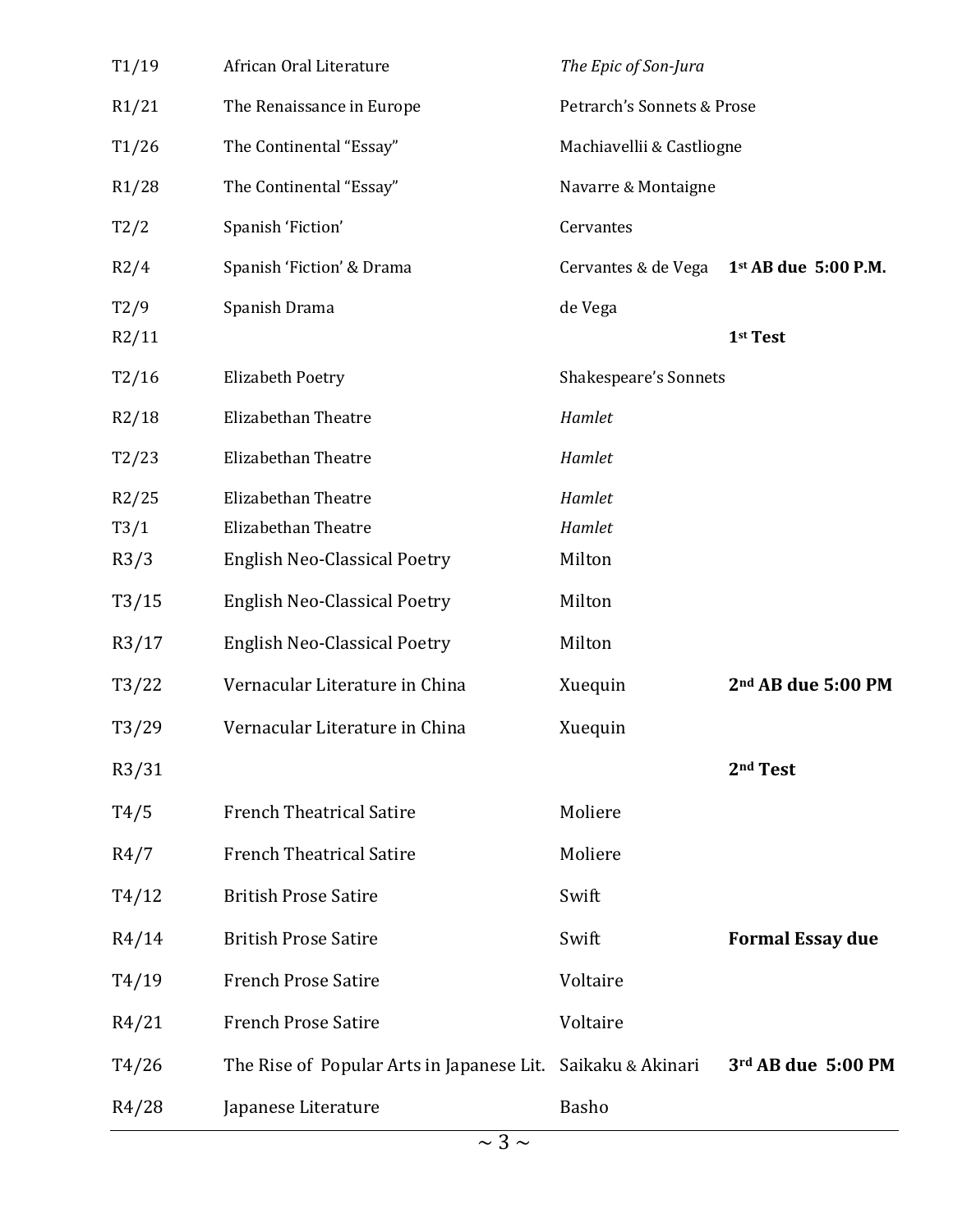#### **REQUIRED TEXTS**

*The Norton Anthology of World Literature,* 2<sup>nd</sup> Edition, edited by Sarah Lawall, *et al.*, *Volumes C & D.* 

#### **ASSESSMENT AND GRADING**

The Final Grade for this course will be determined on the following basis:

In addition, the Final Grade can be affected positively or negatively by the following factors:

- + + + + + faithful attendance in class and active participation in discussions and "activities";
- - - - excessive absences, inattention in class, general lack of interest and punctuality.

If students wish to master the course material, **CLASS ATTENDANCE** is necessary – imperative if they wish to pass the course with any kind of respectable grade. Rest assured there is an inexplicable correlation between class attendance and grade performance. N. B.: I will take Attendance daily.

The daily **READING ASSIGNMENTS** should be considered as minimum requirements. Read as widely as possible for this course. Individuals differ in reading ability, and some students might be able to read much more than the minimum requirements. Warning!!! Occasional **POP QUIZZES** will be given at the discretion of the instructor.

**COURSE SCHEDULE AND ASSIGNMENTS** list all the authors to be read this Semester and can be found in the text, *The Norton Anthology of World Literature*, Volumes C & D. The assigned reading for any given day should be read **prior to** attending class on that given day. Keep in mind also that the syllabus is a contract between the student and the instructor. The student is responsible for keeping this document and for referring to it for daily assignments. Losing the syllabus or failing to consult it is no excuse for being unprepared for class. Finally, the **COURSE SCHEDULE AND ASSIGNMENTS** is subject to change for a variety of reasons, at the instructor's discretion.

A: Indicates excellent work that reflects thinking, creativity, individuality, and a very high level of intellectual application.

B: Indicates good work that reflects a thorough understanding of theory but is lacking in individual thinking and creativity.

C: Indicates work that reflects a satisfactory completion of the assignment as directed, but is lacking in thoroughness, individual thinking, and creativity.

D: Indicates work that reflects a lack of understanding of theory and/or fails to fulfill the assigned tasks.

F: Indicates work that reflects an inability or unwillingness to do the assigned task.

Each student will be required, during this Semester class, to compile a body of work known as **ANNOTATED BIBLIOGRAPHIES**. Briefly, this assignment will be a one-page synopsis of any given work and your critical reaction to a theme; "idea"; cultural or cross-cultural application; character analysis, comparison, or contrast, etc. You will receive in class the required form to use and further instructions for how to compile this body of work. Be it known here, though, that you must complete and hand in three (3) of these reading responses, and the due date is listed in the Course of Study; please be aware that all AB's must be turned in by 5:00 P.M. on those three due dates. N.B.: I will accept No Late Papers. So, be sure to plan ahead. A student could also turn in an AB early . . .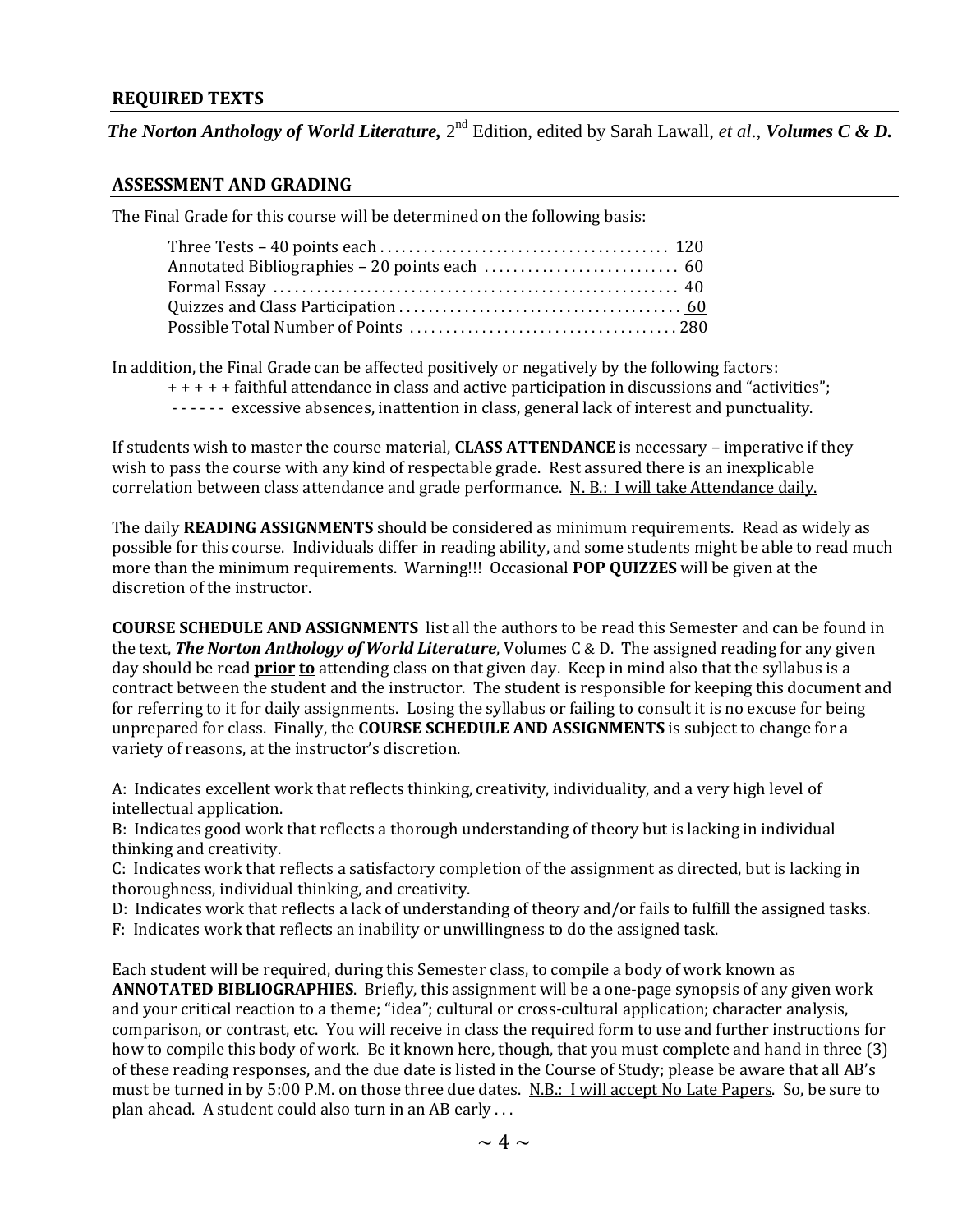In addition to the Annotated Bibliographies an occasional Spot Quiz, each student will be required to write a **FORMAL ESSAY** (approximately 550 to 700 words in length). The instructor will provide a list of possible topics, but students desiring to write an essay on a topic not listed must first consult with the instructor. These essays should, of course, follow the principles of good writing and thinking that was learned in WRI 110, 115, 116, or 120 (or their equivalent).

Some suggestions for earning a "Good Grade" on the Formal Essay and the Annotated Bibliographies:

Papers must be typed or printed out by a computer. Please consider your instructor's eyes and see to it that the type is dark and legible and that the font is simple.

AVOID PLAGIARISM!!! Students must not copy from any popular or critical source, on-line or otherwise. The instructor reserves the right to challenge or reject any assignment which he suspects is not the student's original work. Any plagiarized work will result in an AUTOMATIC "F" for the Course! (Also, see the departmental and institutional policies below.)

# **DEPARTMENTAL STATEMENT INTERPRETING CAMPUS ACADEMIC HONESTY POLICY:**

The Department of Literature, Journalism, and Modern Languages deems intellectual and academic integrity to be critical to academic success and personal development; therefore, any unethical practice will be detrimental to the student's academic record and moral character. Students who present the work of others, which includes but is not limited to borrowing another student's work, buying a paper, or using the thoughts or ideas of others as if their own (using information in a paper without citation), commit plagiarism. Students will be held accountable for plagiarized material whether the material was plagiarized intentionally or unintentionally. Plagiarized work will result in a failing grade for the assignment and possibly for the course. In either event, a written report will be filed with the department chair and area dean. The dean will review the report and submit it to the provost and the vice president for student development. It will then be place in the student's academic file.

### **ELECTRONIC DEVICES:**

With regard to technology in the classroom, if students choose to use their laptop, tablet, IPhone, or some other electronic device in class to take notes, they must be sure that they are sitting in the front row with their screen readily and easily available to my sight line; if they're not in the first row and if their screen is not accessible to me when I stand next to them, then I will assume they are surfing, e-mailing, I-Ming, textmessaging, playing solitaire, call of duty or some other mindless activity counterproductive to academic enlightenment. Should that be the case, the students will receive a Zero for the Day; 3 Zeroes for the Day will result in a snail-mail letter from me to them and copied to their parents in which I will recommend that the students drop out of school and stop stealing their parents' money. In addition, a cell phone that "rings" in class will also earn a Zero for the Day.

## **COURSE CREDIT HOUR INFORMATION**

.

In the interest of providing sufficient time to accomplish the stated Course Learning Outcomes, this class meets the PLNU credit hour policy for a 3 unit class delivered over 15 weeks. Specific details about how the class meets the credit hour requirement can be provided upon request.

## **ATTENDANCE AND PARTICIPATION**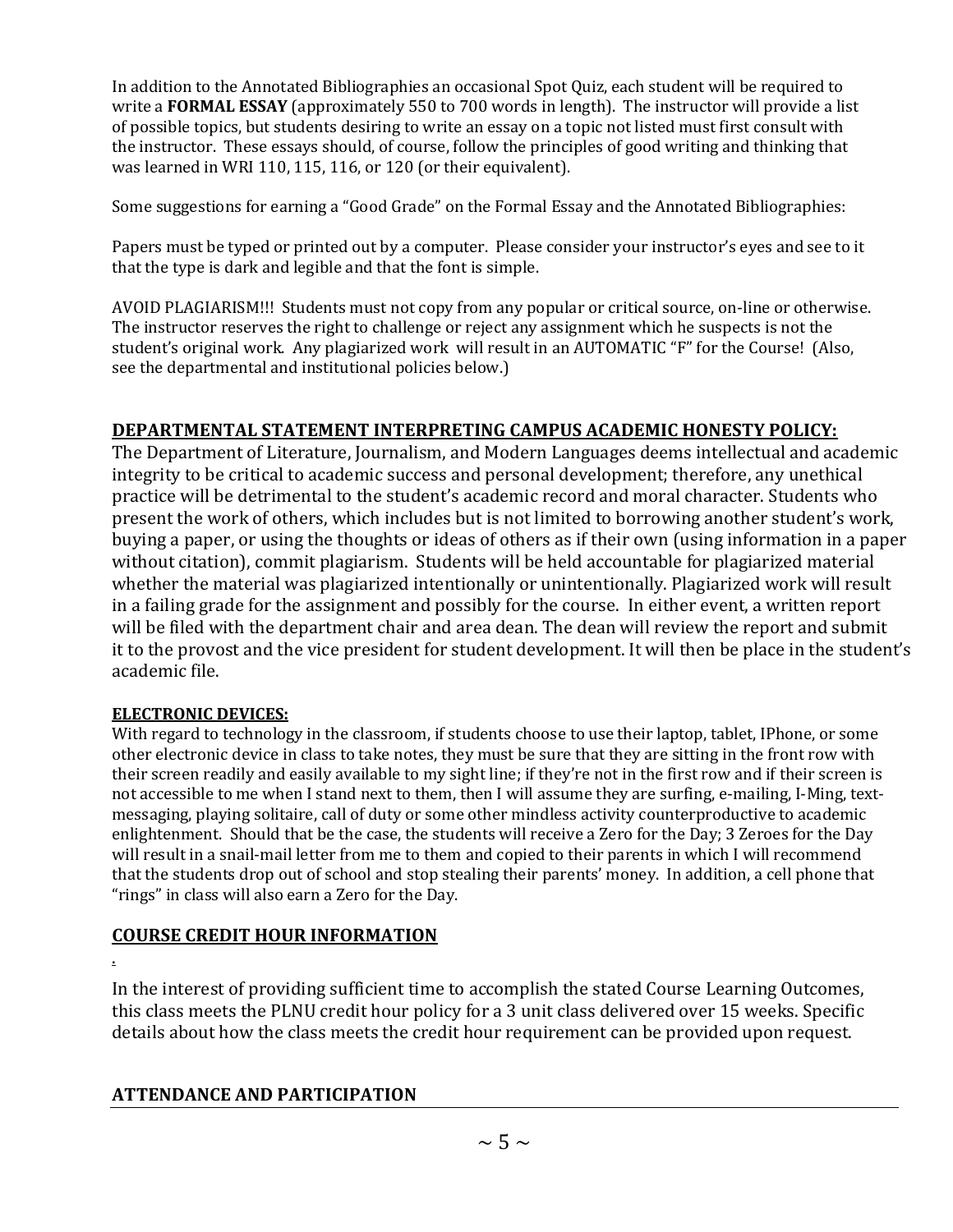Regular and punctual attendance at all classes is essential to optimum academic achievement. If the student is absent from more than 10 percent of class meetings, the faculty member has the option of filing a written report which may result in de-enrollment. If the absences exceed 20 percent, the student may be de-enrolled without notice. If the date of de-enrollment is past the last date to withdraw from a class, the student will be assigned a grade of W or WF consistent with university policy in the grading section of the catalog. See [Academic Policies](http://www.pointloma.edu/experience/academics/catalogs/undergraduate-catalog/point-loma-education/academic-policies) in the (undergrad/graduate as appropriate) academic catalog.

# **WITH REGARD TO LATE ASSIGNMENTS**

Essay assignments and Annotated Bibliographies are to be submitted ANY TIME before 5:00 P.M. on the day of the class session when they are due. No LATE Papers Accepted**. N.B.: Plan Ahead**. Again, any assignment can always be turned in early.

# **ACADEMIC HONESTY**

Students should demonstrate academic honesty by doing original work and by giving appropriate credit to the ideas of others. As explained in the university catalog, academic dishonesty is the act of presenting information, ideas, and/or concepts as one's own when in reality they are the results of another person's creativity and effort. Violations of university academic honesty include cheating, plagiarism, falsification, aiding the academic dishonesty of others, or malicious misuse of university resources. A faculty member who believes a situation involving academic dishonesty has been detected may assign a failing grade for a) that particular assignment or examination, and/or b) the course following the procedure in the university catalog. Students may appeal also using the procedure in the university catalog. See **Academic Policies** for further information.

# **ACADEMIC ACCOMMODATIONS**

While all students are expected to meet the minimum academic standards for completion of this course as established by the instructor, students with disabilities may request academic accommodations. At Point Loma Nazarene University, students must request academic accommodations by filing documentation with the [Disability Resource Center](http://www.pointloma.edu/experience/offices/administrative-offices/academic-advising-office/disability-resource-center) (DRC), located in the Bond Academic Center. Once the student files documentation, the Disability Resource Center will contact the student's instructors and provide written recommendations for reasonable and appropriate accommodations to meet the individual needs of the student. See [Academic Policies](http://www.pointloma.edu/experience/academics/catalogs/undergraduate-catalog/point-loma-education/academic-policies) in the (undergrad/graduate as appropriate) academic catalog.

# **FERPA POLICY**

In compliance with federal law, neither PLNU student ID nor social security number should be used in publicly posted grades or returned sets of assignments without student written permission. This class will meet the federal requirements by (Note: each faculty member should choose one strategy to use: distributing all grades and papers individually; requesting and filing written student permission; or assigning each student a unique class ID number not identifiable on the alphabetic roster.). Also in compliance with FERPA, you will be the only person given information about your progress in this class unless you have designated others to receive it in the "Information Release" section of the student portal. See [Policy Statements](http://www.pointloma.edu/experience/academics/catalogs/undergraduate-catalog/policy-statements) in the (undergrad/ graduate as appropriate) academic catalog.

# **FINAL EXAMINATION POLICY**